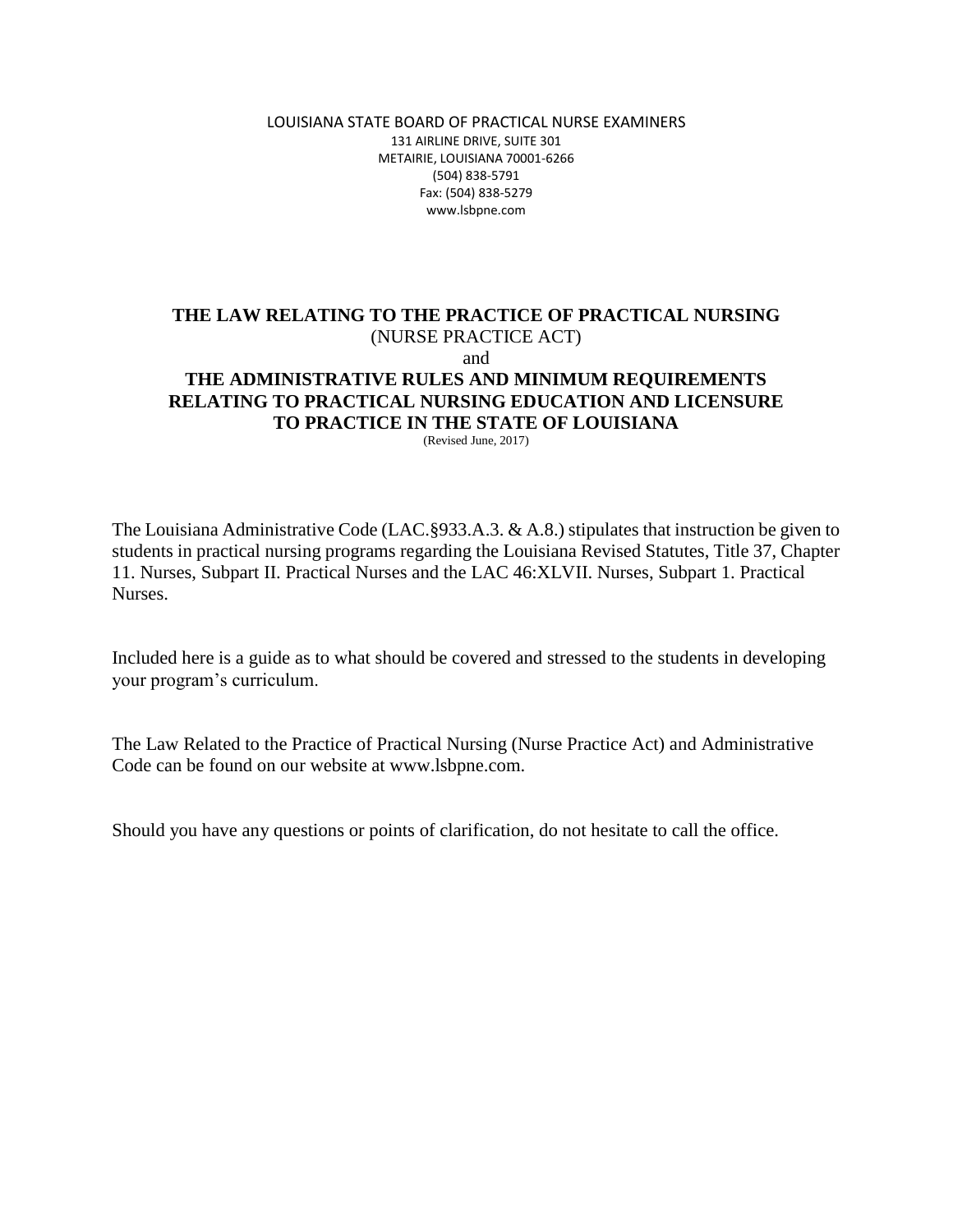COURSE TITLE: The Law Relating to the Practice of Practical Nursing (Nurse Practice Act) and The Administrative Rules and Minimum Requirements Relating to Practical Nursing Education and Licensure to Practice in the State of Louisiana

## **COURSE** DESCRIPTION: IN INTRODUCTION TO PRACTICAL NURSING:

In the beginning of the program of practical nursing it is necessary for the new student to begin to understand the importance and value of the license (s)he is studying to obtain. Being a practical nurse is a public trust which the Louisiana State Board of Practical Nurse Examiners (LSBPNE), the program administrators and the future practical nurse must decide to accept in order to offer service to clients in the health care field.

## IN CAREER READINESS:

It is essential that the prospective practical nurse fully understands the responsibilities imposed by the privilege of licensure to practice practical nursing.

This course presents the Law and the Rules which govern licensure to practice practical nursing.

It is designed to prepare the future LPN for compliance with the Law, to explain the simple procedures which facilitate necessary operation of the LSBPNE and to outline the obligations which accompany the privilege of service in health care.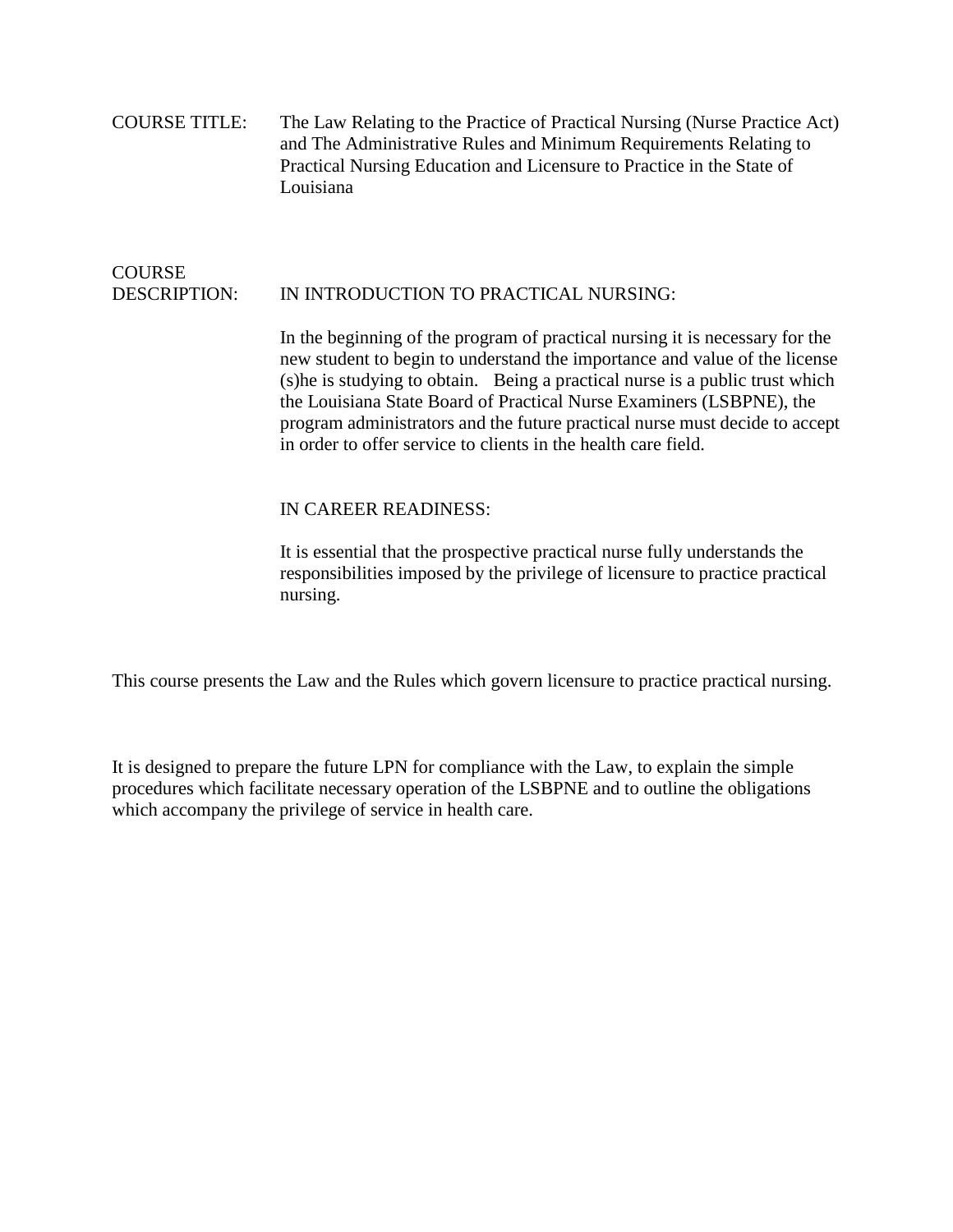COURSE OBJECTIVES: Upon completion of this course, the student practical nurse will be able to:

- 1. Define practical nursing according to the Law.
- 2. Identify the LSBPNE and outline its duties and powers.
- 3. Demonstrate an understanding of the term endorsement and relate the procedure for application for endorsement to another state.
- 4. Define Renewal of License as described in the Law.
- 5. Explain the terms Reinstatement of License and Retirement from Practice.
- 6. Identify violations of the Law as outlined in the Law and the Rules.
- 7. Define Reprimand, Probation, Suspension and Revocation according to the Rule.
- 8. Discuss the reasons for possible disciplinary action by the Board.
- 9. Demonstrate an understanding of the school administration's responsibility to the LSBPNE relating to the practical nursing program.
- 10. Define qualifications for Licensure.
- 11. Explain the procedure to apply for a license.
- 12. Identify types of licensure.
- 13. Define temporary permit and the limitations/privileges it includes.
- 14. Write the abbreviation that a new graduate on temporary permit must use when charting.
- 15. Outline the procedures for requesting a name change, address change, and verification of lost/stolen/never received license.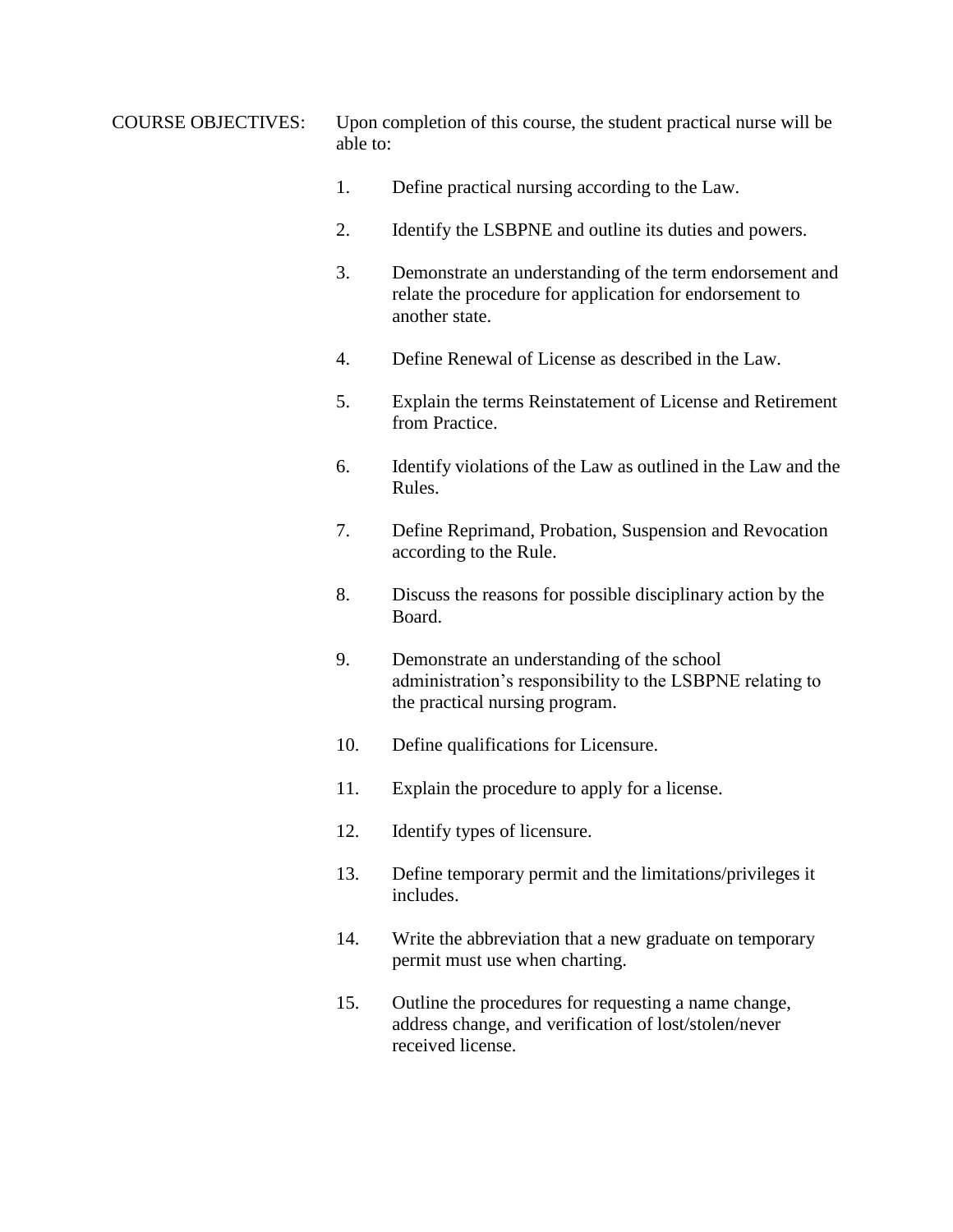## LOUISIANA STATE BOARD OF PRACTICAL NURSE EXAMINERS

- I. The Law Relating to the Practice of Practical Nursing originally enacted in 1948, the Law has been amended on a number of occasions, the most recent amendment occurring in 2014. Contained in the Law are:
	- A. The definition of practical nursing:
		- 1. Read section 961 verbatim
	- B. Regulations governing the LSBPNE:
		- 1. Read sections 962 through 969.1 verbatim while these sections relate specifically to the Board itself, it is pertinent that the student examine closely section 969; Duties and Powers of the Board. STRESS the fact that:
			- a. The program is accredited;
			- b. The Board SHALL examine and license qualified applicants AND renew licenses;
			- c. The Board SHALL conduct hearings upon charges calling for discipline of a license, etc., specifically: is habitually intemperate or is addicted to the use of habit forming drugs.
	- C. Qualifications of Applicants
		- 1. Read section 970 verbatim.
	- D. Examination; licensing
		- 1. Read section 971 verbatim.
		- 2. EXPLAIN that the board currently accepts the National Council Licensure Examination for Practical Nurses (NCLEX-PN) as the examination qualifying those receiving a result of Pass.
	- E. Licensing by endorsement
		- 1. Section 972 does not apply to licensees in Louisiana.
		- 2. Those seeking licensure in another state should contact that state for licensing requirements.
	- F. Renewals
		- 1. Read section 973 verbatim.
		- 2. STRESS that to continue practicing with an expired license is the same as practicing without a license and is cause for disciplinary action. It is a violation of the Nurse Practice Act.
	- G. Reinstatement of license
		- 1. Read section 974 verbatim.
		- 2. EMPHASIZE that both the current renewal fee as well as a reinstatement fee (late fee) will be assessed.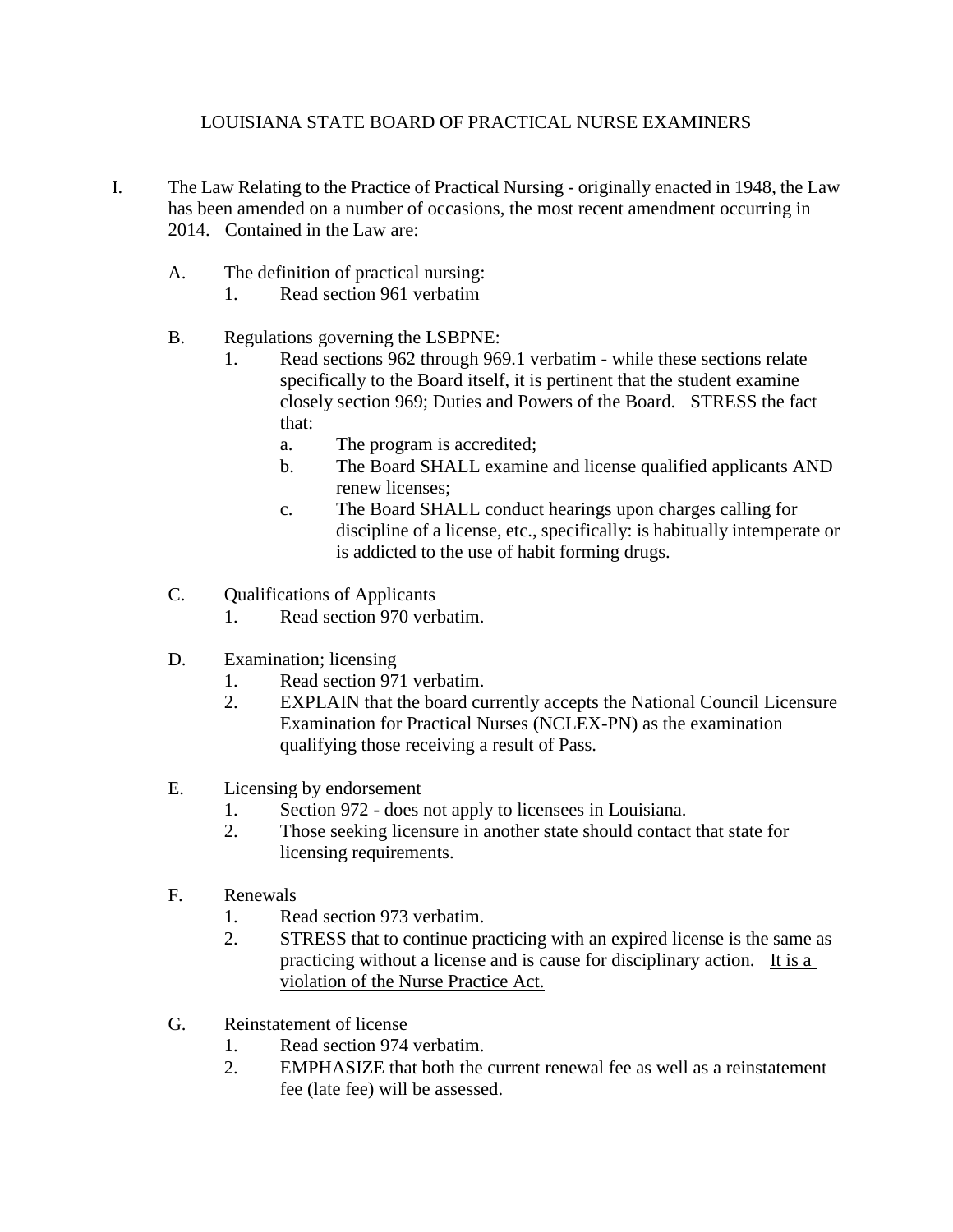- H. Retirement from practice
	- 1. Read section 975 verbatim.
	- 2. EXPLAIN: Written notification to the Board of retirement from practice (no matter the reason) is needed to place the LPN on an inactive list. If written notification is not received, the LPN remains on the active list and is considered delinquent.
	- 3. If a practical nurse completes further schooling to be licensed as a registered nurse, (s)he may continue to renew licensure as a LPN or request to be placed on inactive status to avoid being listed as delinquent with this Board.
	- 4. Licensees who have been out of practice for four or more years and wish to resume practicing will be required to take a refresher course approved by this Board.
- I. Schools of Practical Nursing, application, hearings
	- 1. Section 976 this section does not apply to the LPN
- J. Fees
	- 1. Read section 977 verbatim.
- K. Violations, Penalties
	- 1. Read section 978 verbatim.
	- 2. STRESS: (5) Practice practical nursing during the time his license has lapsed because of his intentional failure to renew the license.
- L. Exemptions
	- 1. Read section 979 verbatim.
	- 2. EXPLAIN: the Law is covered here in an attempt to clarify the most important points referring to the LPN. Many of the areas are subject to Board interpretation.
- II. Administrative Rules and Minimum Requirements Relating to Practical nursing Education and Licensure to Practice in the State of Louisiana. (LAC:46:XLVII.Nurses. Subpart 1. Practical Nurses)
	- A. Section 306 Rules and Adjudication and License Suspension and Revocation Proceedings
		- 1. Read section 306.R. Disciplinary action(s) ...verbatim:
			- a. R.1. Reprimand
			- b. R.2. Probation
			- c. R.3. Suspension (a and b)
			- d. R.4. Revocation
		- 2. Read section 306.T. The grounds for disciplinary proceedings...verbatim:
			- a. T.1 through T.8
			- b. T.8 a. through t.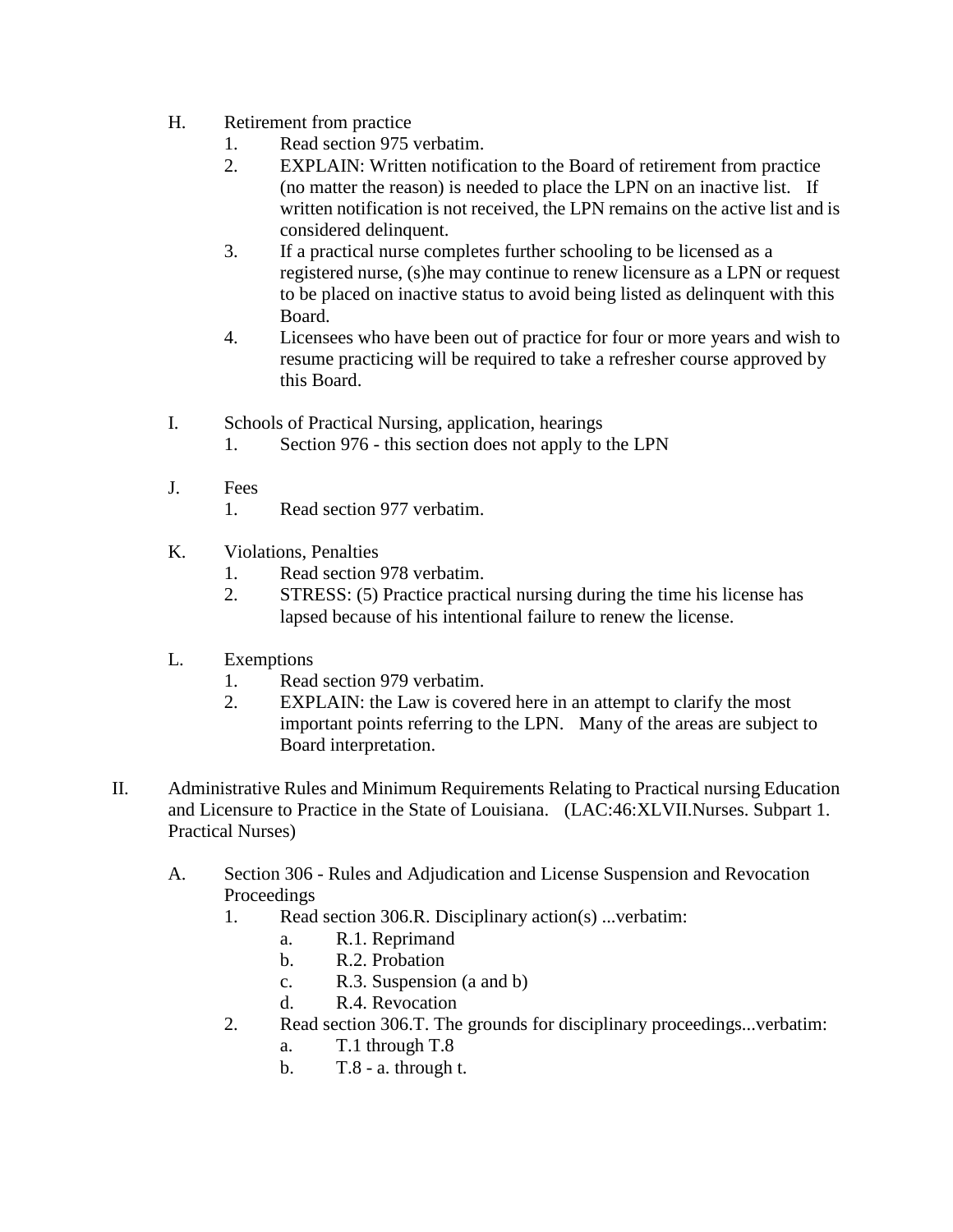- 3. EXPLAIN that the Board is not a court of Law, but holds jurisdiction over Practical Nurses' licenses in Louisiana. Information is not turned over to a court of Law; however, some judges in the case of LPNs who are arrested will automatically suspend the licenses by stating that they cannot work as Practical Nurses for long periods of time.
- 4. IN VOCATIONAL ADJUSTMENTS/ORIENTATION: STRESS that students who are experiencing problems with drugs should seek help NOW. The fact that drug problems are increasing causes the Board serious concerns about licensing those with a history of drug abuse. Each case is handled on an individual basis.
	- a. Many nurses realize that they cannot work in situations where drugs are remotely available. Many cases involve a combination of drug and alcohol problems.
	- b. Addiction is serious; however, the results of addiction are worse. For example:
		- (1) STEALING from health care agencies;
		- (2) STEALING from clients;
		- (3) LYING, CHEATING by substituting other medications or water for injections of pain medication, thus preventing the client from receiving relief of pain;
		- (4) FALSIFICATION of legal records.
- B. Chapter 17. Licensure
	- 1. Section 1701. Qualifications are as in the Law with the addition of:
		- a. §1701.3. Attain....result of "Pass"...
		- b. §1701.4. Complete and submit the required application accompanied by the specified fee.
	- 2. Section 1703. Types of licensure
		- a. Read Section 1703.A. Licensure by examination verbatim.
			- (1) STRESS that licensing exam must be taken within 60 days of program completion. A late fee will apply after 60 days.
			- (2) EXPLAIN that the exam may be taken up to four times within a period of two years from the date of being made eligible.
			- (3) STRESS that a student is required to re-enter and successfully complete the entire practical nursing program without advance credits if the fourth writing is unsuccessful before being allowed to take the practical nursing examination again.
		- b. Section 1703.B.,C., and D. is not applicable.